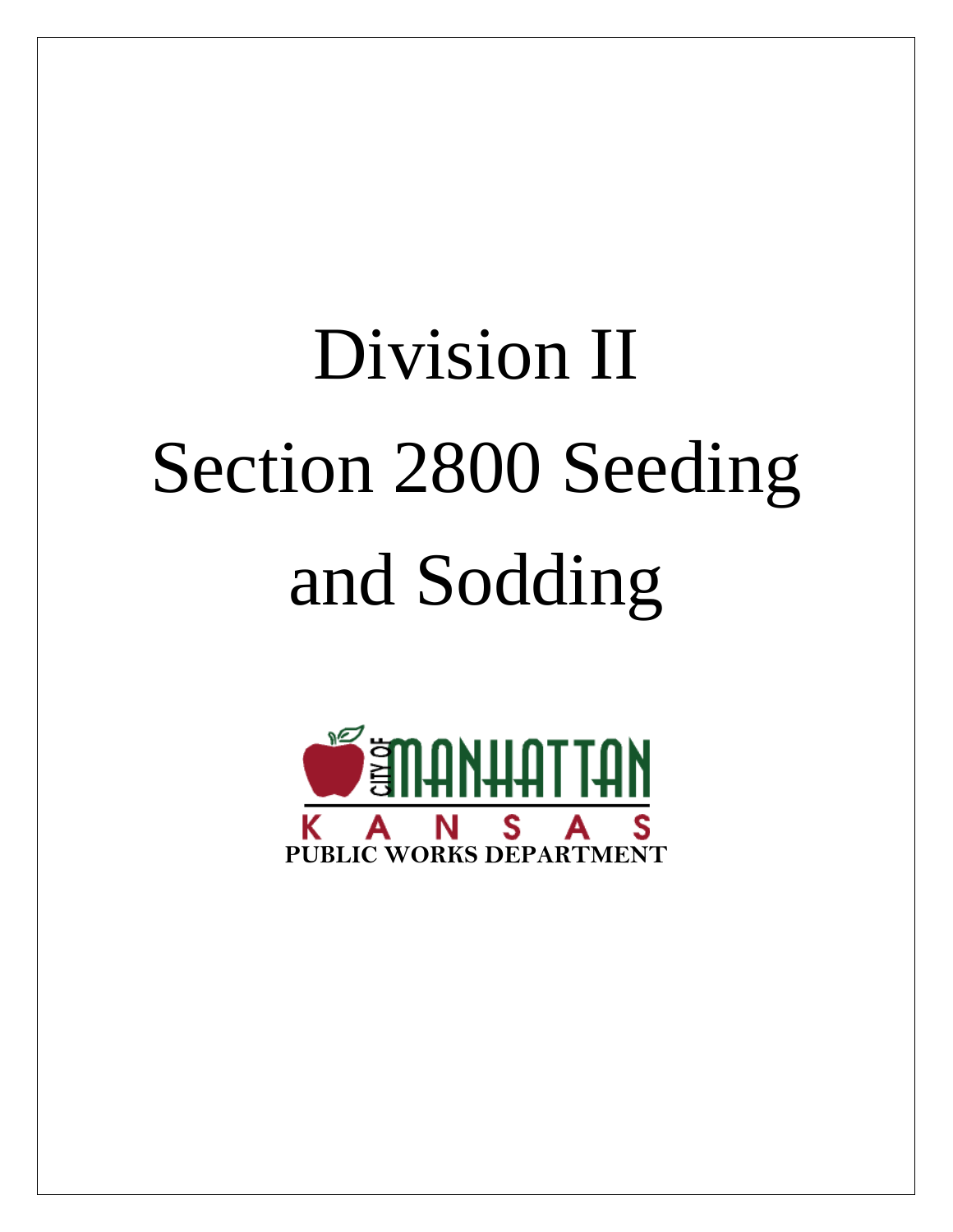### **DIVISION II** CONSTRUCTION AND MATERIAL SPECIFICATIONS

# **SECTION 2800 SEEDING AND SODDING**

| 2800    |  |
|---------|--|
| 2801    |  |
| 2802    |  |
| 2802.11 |  |
| 2802.2  |  |